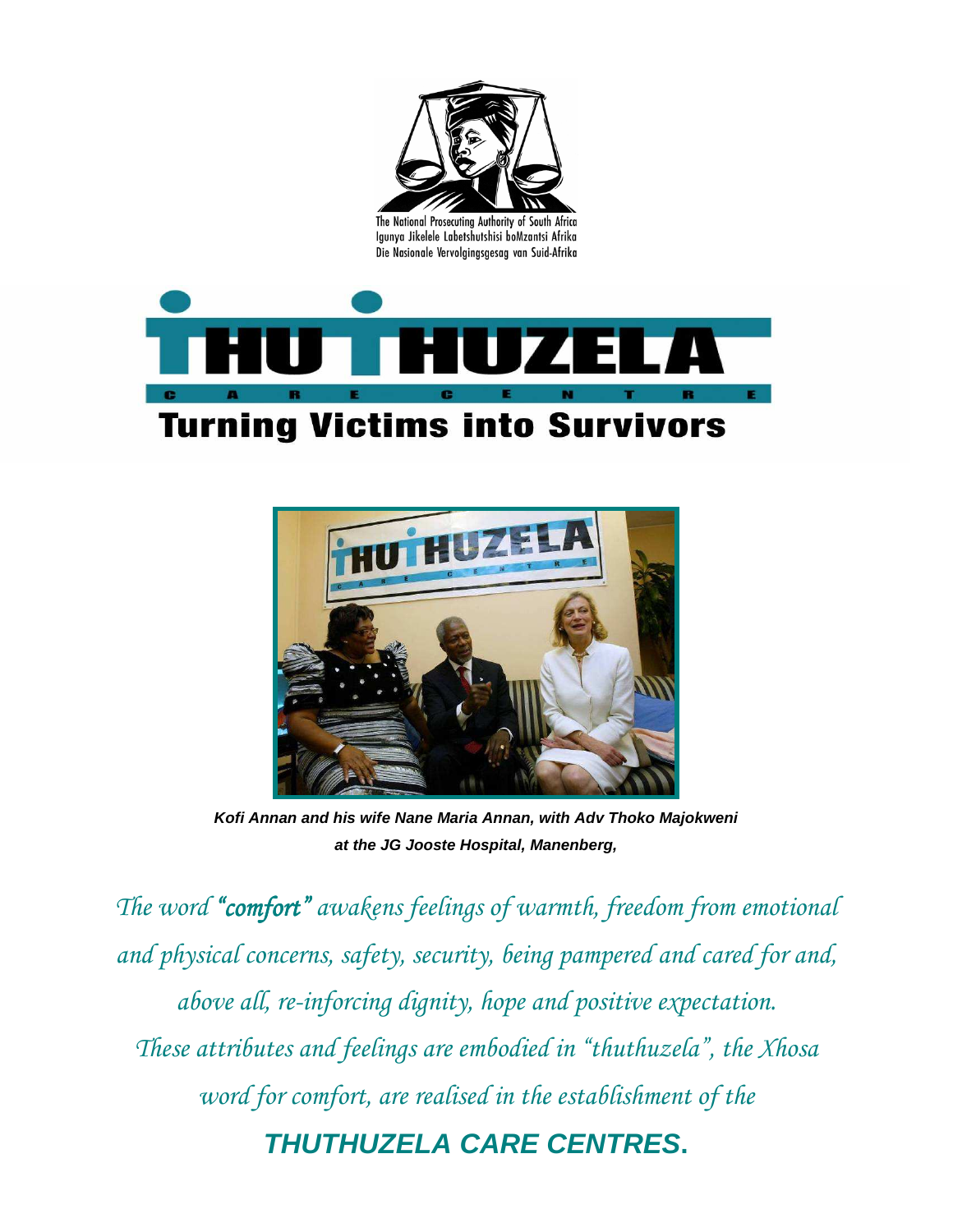Thuthuzela Care Centres are one-stop facilities that have been introduced as a critical part of South Africa's anti-rape strategy, aiming to reduce secondary trauma for the victim, improve conviction rates and reduce the cycle time for finalising cases.

The Thuthuzela project is led by the NPA's **Sexual Offences and Community Affairs Unit (SOCA),** in partnership with various donors as a response to the urgent need for an integrated strategy for prevention, response and support for rape victims.

Since its establishment, the **SOCA Unit** has been working to develop best practices and policies that seek to eradicate victimisation of women and children, while improving prosecution, particularly in the areas of sexual offences, maintenance, child justice and domestic violence.



**The context: Rape is complex and has a wide impact in society …**

Note: Adapted from Generic Post Traumatic Stress Analysis (Vogelman, 1992)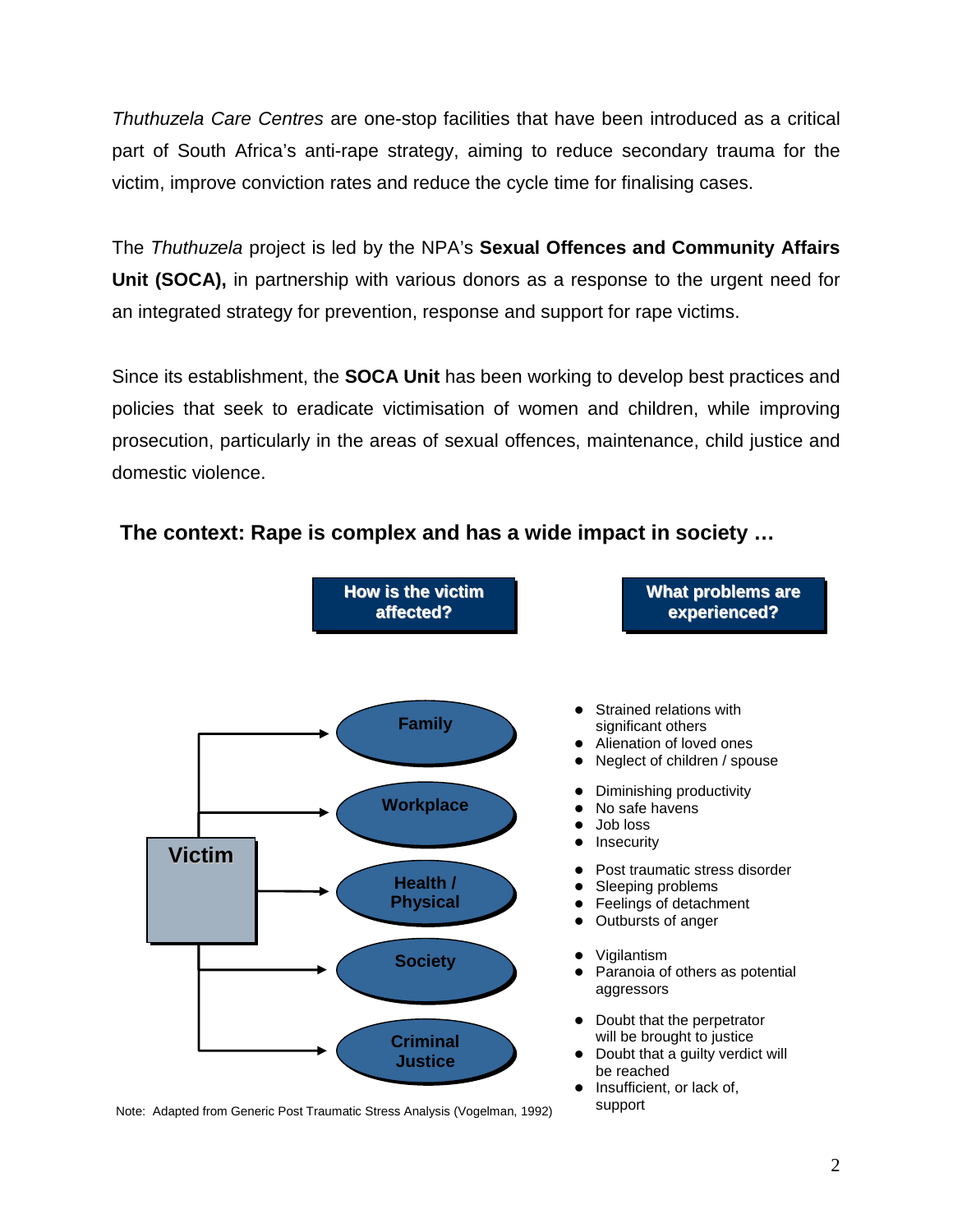#### **Workings of the Thuthuzela Care Centres?**

Thuthuzela Care Centres are in operation in public hospitals in communities where the incidence of rape is particularly high. They are also linked to sexual offences courts, which are staffed by prosecutors, social workers, investigating officers, magistrates, health professionals, NGOs and police, and located in close proximity to the centres.

The centres are managed by a top level inter-departmental team comprising Justice, Health, Education, Treasury, Correctional Services, Safety and Security, Local Government, Home Affairs, Social Development and designated civil society organisations.

Thuthuzela's integrated approach to rape care is one of respect, comfort, restoring dignity and ensuring justice for children, women and men who are victims of sexual violence. When reporting, the rape victim is removed from crowds and intimidating environments, such as at the police station, to a more victim-friendly environment before being transported by ambulance to the Thuthuzela one stop care centre at the hospital. Enroute, the victim receives comfort and crisis counselling from a trained ambulance volunteer.



**Victim friendly waiting rooms at courts**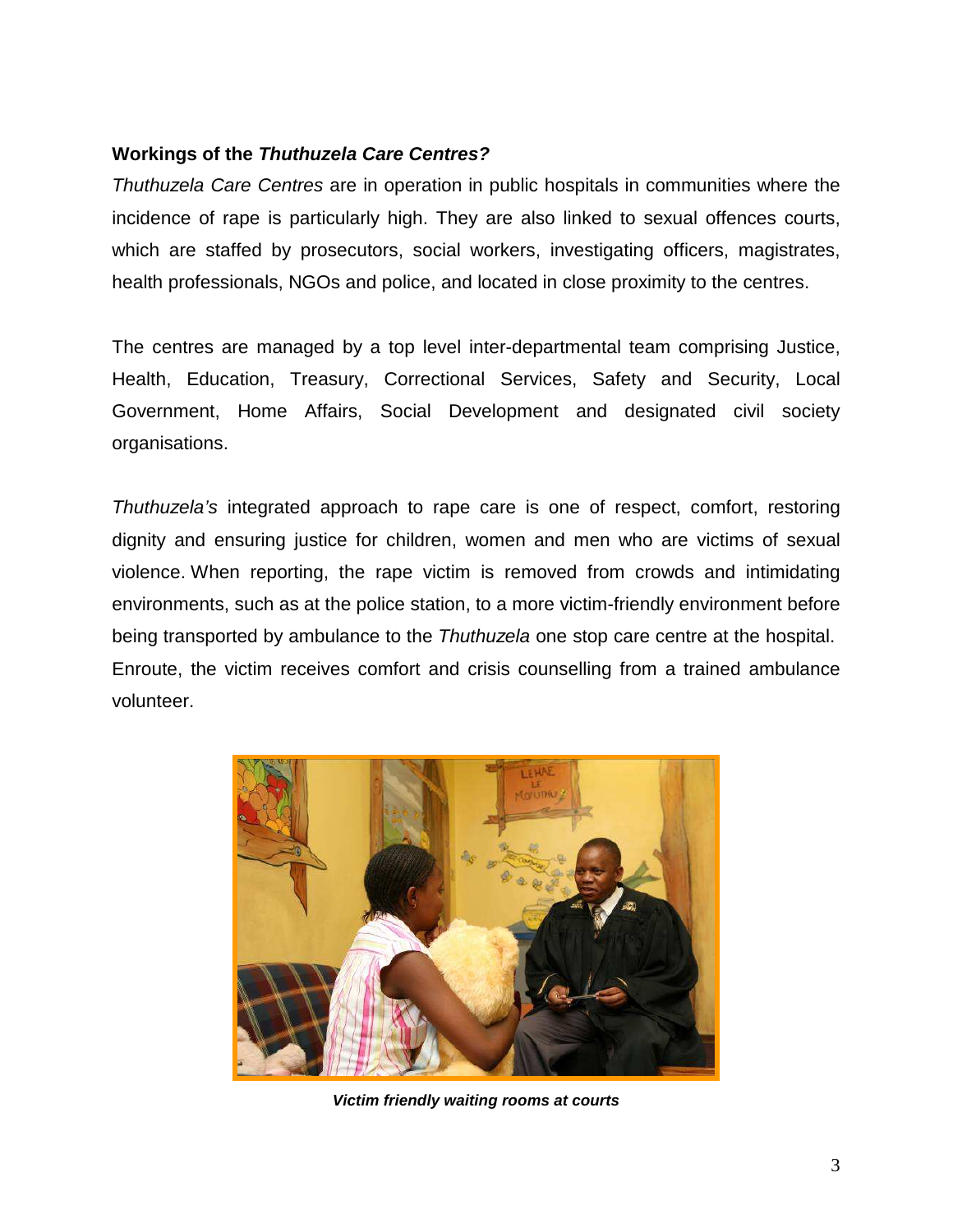Once at the Thuthuzela Care Centre, the victim is ushered to a quiet, private space, welcomed by the site-coordinator. A doctor is immediately summoned to conduct a medical examination. The victom is then given Information on the procedures to be performed. The victim (patient) signs a consent form for medical examination and blood specimens. If the medical examination happens within 24 hours of the rape, after which the victim is offered the opportunity to take a bath or shower and to change into clean clothes. After that, the investigating officer on call at the centre takes the victim's statement. Thereafter, the victim receives appropriate medication and is given a followup date for further medical treatment, before being transported home.

"This process ensures that service providers are available to a rape survivor in one location, rather than her being shuttled around throughout the criminal justice system", says Advocate Thoko Majokweni, Head of the SOCA unit.



**RAPE VICTIMS REPORT AT LOCAL POLICE STATION, CLINICS, HOSPITALS OR OTHER CBOs**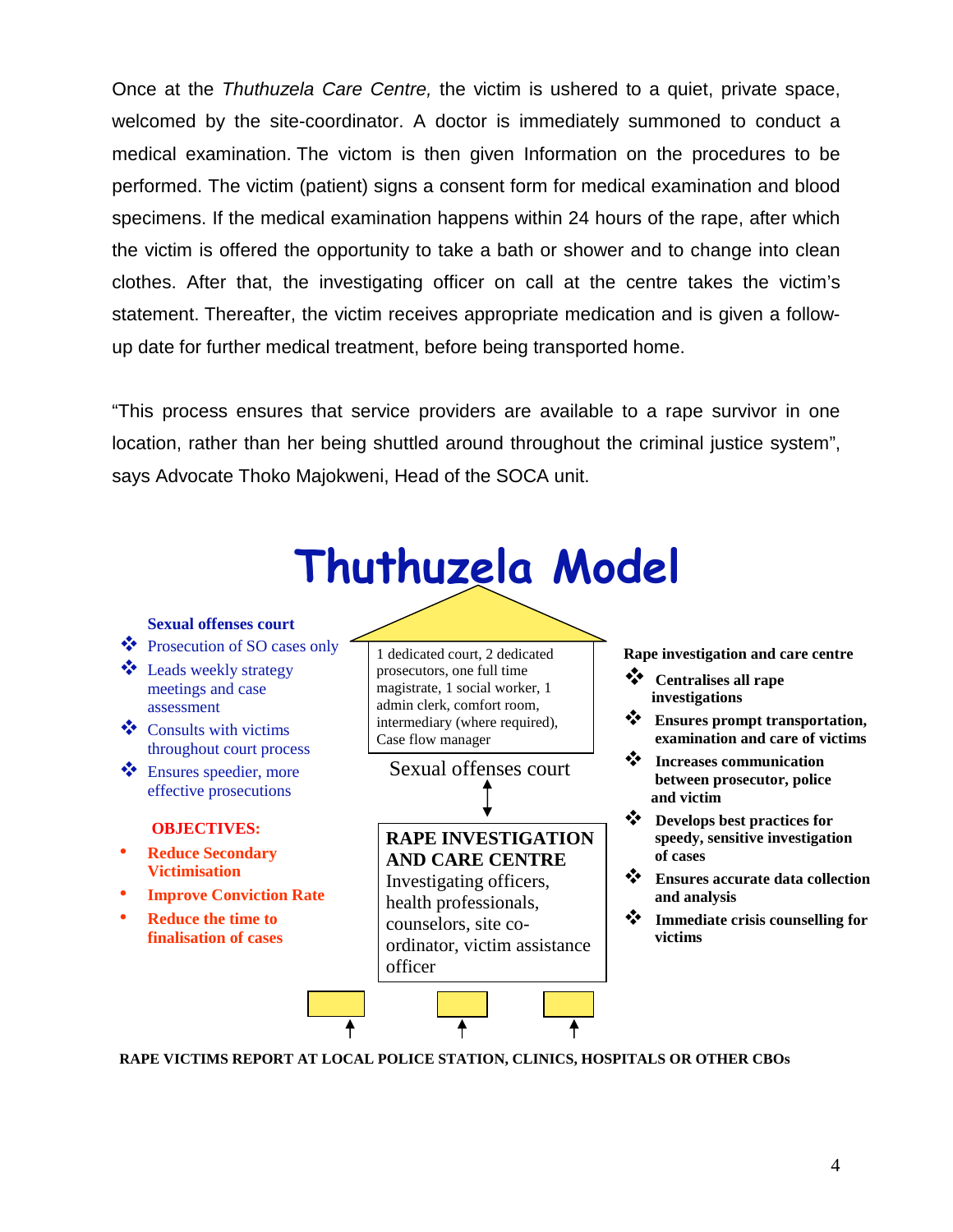# BLUEPRINT Thuthuzela Care Centres

Specially trained staff, access to variety of professional services…



## **Caring for the young victims of rape**

Doctors at Thuthuzela Care Centres have reported seeing increased numbers of child victims. Sadly, some of them are as young as three months. Accordingly, the need for specially trained child-friendly nurses or care-givers to receive and comfort children before they are taken for examination is critical.



**Baragwanath Thuthuzela Care Centre, child friendly environment**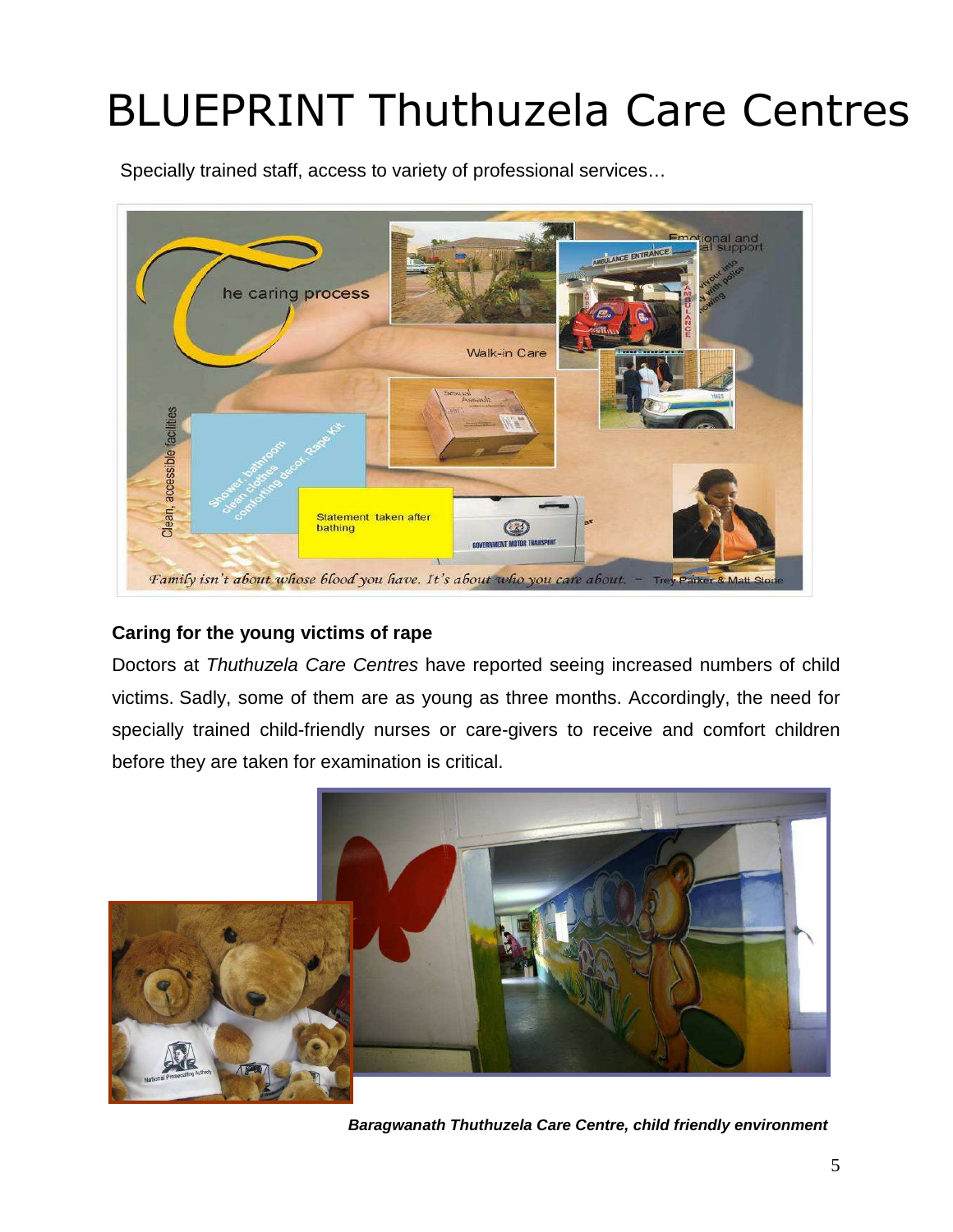Various donors have also contributed to making the centres child–friendly, through offering technical expertise for the installation and availability of special tools. These include two way-mirrors, posters, drawings, and anatomically correct dolls comprising five family members, to help prepare children to appear in court, should that become necessary.



**Play therapy in child friendly Thuthuzela Care Centre facilities** 

#### **Impact of the Thuthuzela Care Centres**

The *Thuthuzela* model has already improved the process of reporting and prosecuting rape and other sexual offences, and reducing secondary trauma to survivors as the entire process takes place in a dignified and friendly environment.

According to Advocate Majokweni, "At the heart of the success of the Thuthuzela approach is the professional medical and legal interface and a high degree of cooperation between victim and service providers from reporting through investigation and prosecution of the crime, leading up to conviction of the offender. Offender conviction rates are up too. Higher levels of awareness have resulted in an increased numbers of cases reported at police stations and taken immediately to a Thuthuzela Care Centre".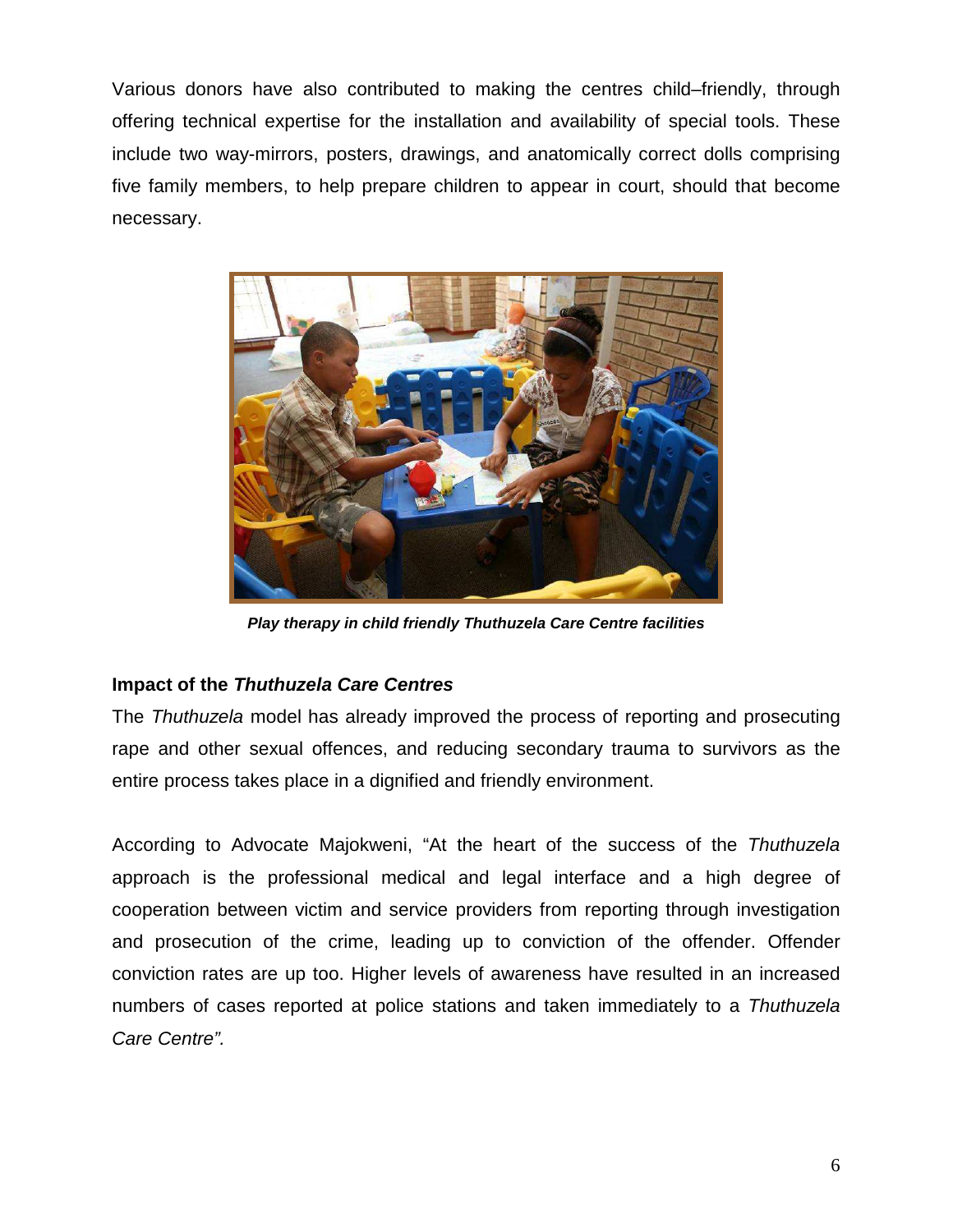## **Services offered at the Thuthuzela Care Centres(TCCs)**

- Welcome and comfort from a site co-ordinator or nurse.
- An explanation of how the medical examination will be conducted and what clothing might be taken for evidence.
- A consent form to sign that allows the doctor to conduct the medical examination.
- A nurse in the examination room.
- After the medical examination, there are bath or shower facilities for the victims to use.
- An investigation officer will interview the survivor and take his/her statement.
- A social worker or nurse will offer counselling.
- A nurse arranges for follow-up visits, treatment and medication for Sexually Transmitted Infections (STIs), HIV and AIDS.
- A referral letter or appointment will be made for long-term counselling.
- The victim (survivor) is offered transportation home by an ambulance or the investigating officer.
- Arrangements for the survivor to go to a place of safety, if necessary.
- Consultations with a specialist prosecutor before the case goes to court.
- Court preparation by a victim assistant officer.
- An explanation of the outcome and update of the trial process by a case manager.



The National Prosecuting Authority of South Africa Igunya Jikelele Labetshutshisi boMzantsi Afrika Die Nasionale Vervolgingsgesag van Suid-Afrika